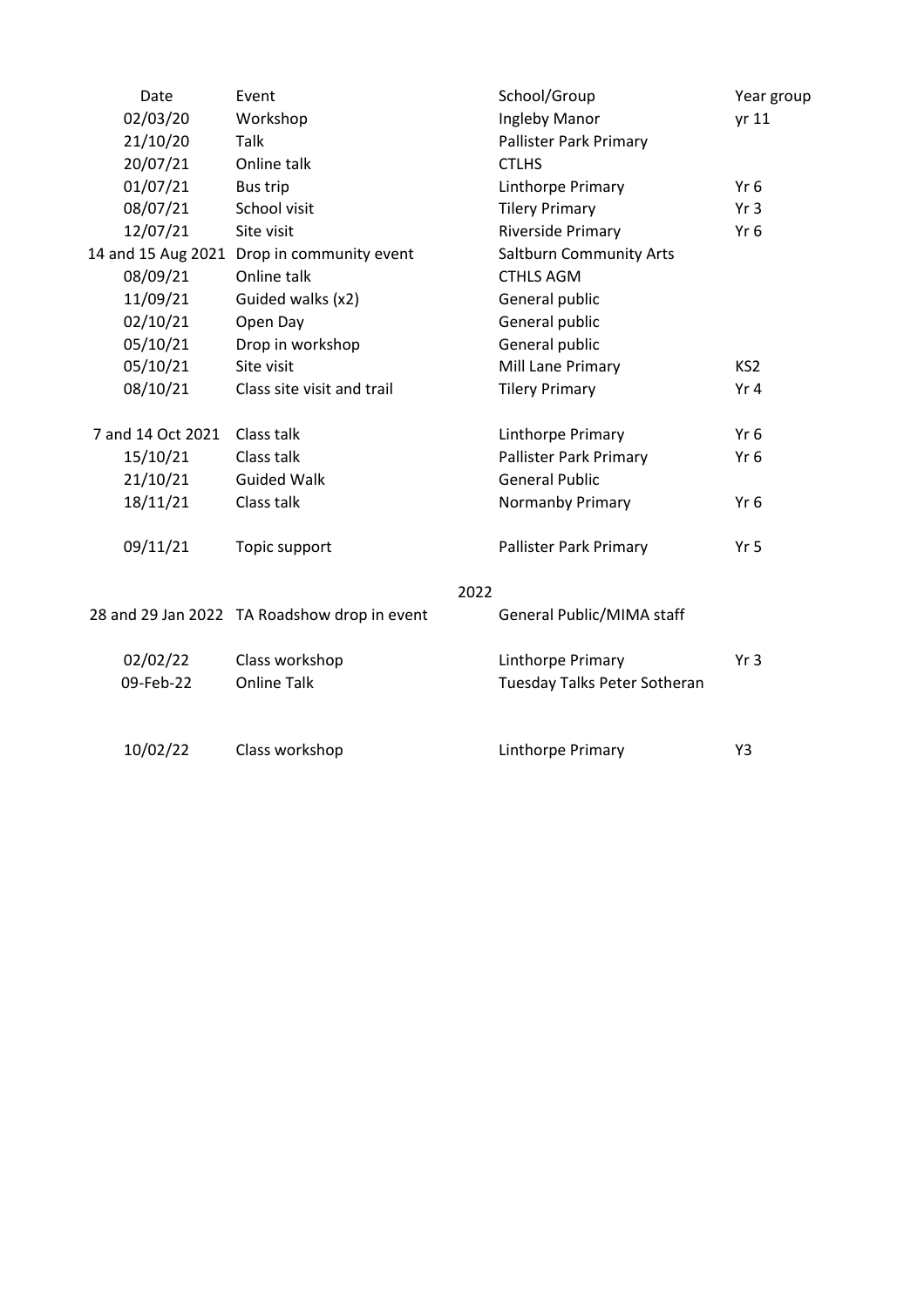| Project/Topic                            | LA                 | <b>Numbers</b> |                          |
|------------------------------------------|--------------------|----------------|--------------------------|
| Careers/WW1 medicine                     | S'ton              | 44             | Through TVCA careers     |
| WW2 in M'bro                             | M'bro              | 60             | in partnership with Dor  |
| <b>LHM</b>                               | <b>Tees Valley</b> | 25             |                          |
| Industrial M'bro                         | M'bro              | 90             |                          |
| S'ton Townscape Heritage Project         | S'ton              | 30             | Unable to particpate d   |
| Lost Words at Kirkleatham Museum         | <b>RCBC</b>        | 30             | In partnership with RCI  |
| Saltburn 160 celebrations                | <b>RCBC</b>        | 200            |                          |
| Group AGM guest speaker talk             | <b>Tees Valley</b> | 20             |                          |
| HOD/HSHAZ                                |                    | 18             |                          |
| S'ton Townscape Heritage Project         | S'ton              | 57             | In partnership with Sto  |
| S'ton Townscape Heritage Project         | S'ton              | 5              | in partnership with Sto  |
| S'ton Townscape Heritage Project         | S'ton              | 120            | Visit to excavation site |
| S'ton Townscape Heritage Project         | S'ton              | 30             | In partnership with Sto  |
|                                          |                    |                |                          |
| WW2 in M'bro                             | M'bro              | 90             |                          |
| WW2 in M'bro                             | M'bro              | 82             |                          |
| Discover M'bro (Barrage to Bridge route) | S'ton              | 4              | 2 Volunteers (2x4 hour   |
| WW2 in M'bro                             | <b>RCBC</b>        | 68             |                          |
|                                          |                    |                |                          |
| Middlesbrough History                    | M'bro              | 75             | Postponed in-class ses:  |
|                                          |                    |                |                          |
| Chemical Cities exhibition at MIMA (ICI) | R&C                | 25             | People brought memo      |
|                                          | S'ton              |                |                          |
| Industrial Revolution/Map exercise       | M'bro              | 25             |                          |
| William Gileard Brown talk               | S'ton              | 66             |                          |
|                                          | M'bro              |                |                          |
|                                          | <b>RCBC</b>        |                |                          |
| Industrial Revolution/Map exercise       | M'bro              | 50             |                          |